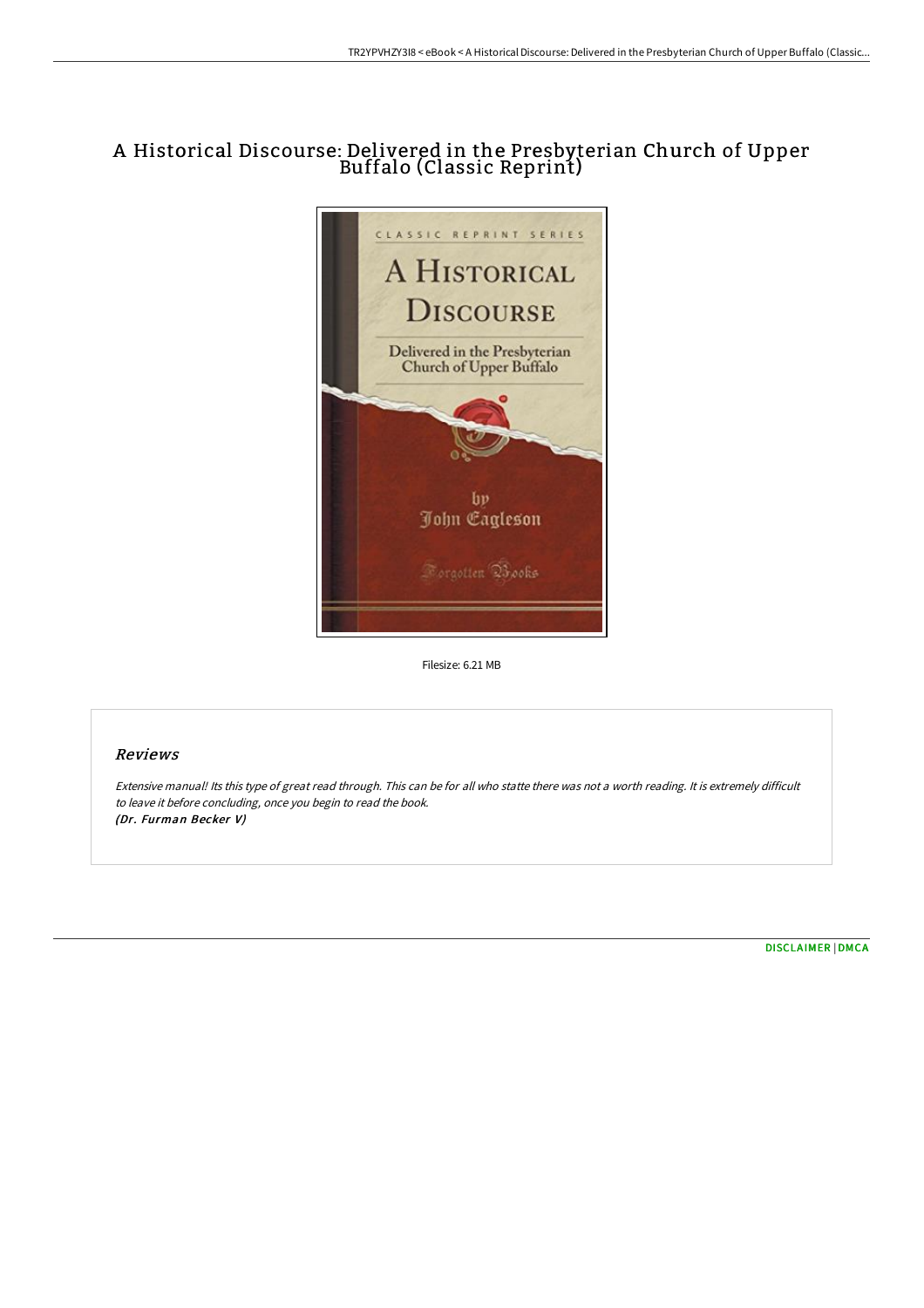## A HISTORICAL DISCOURSE: DELIVERED IN THE PRESBYTERIAN CHURCH OF UPPER BUFFALO (CLASSIC REPRINT)

**DOWNLOAD PDF** ঞ

Forgotten Books, United States, 2015. Paperback. Book Condition: New. 229 x 152 mm. Language: English . Brand New Book \*\*\*\*\* Print on Demand \*\*\*\*\*.Excerpt from A Historical Discourse: Delivered in the Presbyterian Church of Upper Buffalo Deut., 8th chap., 2d verse: And thou shalt remember all the way which the Lord thy God led thee these forty years in the wilderness. These words were, at first, addressed to the children of Israel, in view of the close of their journey from Egypt to the Land of Promise. They had then time for reflection upon it, in its various windings, and in the great and numerous dangers through which they had been brought in safety. And they were required to employ it in this way. The life of the Christian is a journey. It extends from the time of his conversion to that of his death, and leads from earth to heaven. What was then true of the children of Israel, and is now true of the Christian, is also true of the Church. She is journeying from her militant to her triumphant state. God is the Leader of his church and people. He leads them wisely, kindly, correctly, and safely. He leads, moreover, in the way prescribed in his Word - pointed out by his ministering servants - opened up by the developments of His providence, and discovered to us by the illuminating influences of His spirit. The duty here enjoined upon us, in reference to this way, is, that we remember it. This we are to do by devoutly thinking and speaking of it, and by committing an account of it to writing. Let us now endeavor to discharge this duty, by calling to mind the way in which the Lord has led this church, with special reference to...

 $\Box$ Read A Historical Discourse: Delivered in the [Presbyterian](http://techno-pub.tech/a-historical-discourse-delivered-in-the-presbyte.html) Church of Upper Buffalo (Classic Reprint) Online B Download PDF A Historical Discourse: Delivered in the [Presbyterian](http://techno-pub.tech/a-historical-discourse-delivered-in-the-presbyte.html) Church of Upper Buffalo (Classic Reprint)